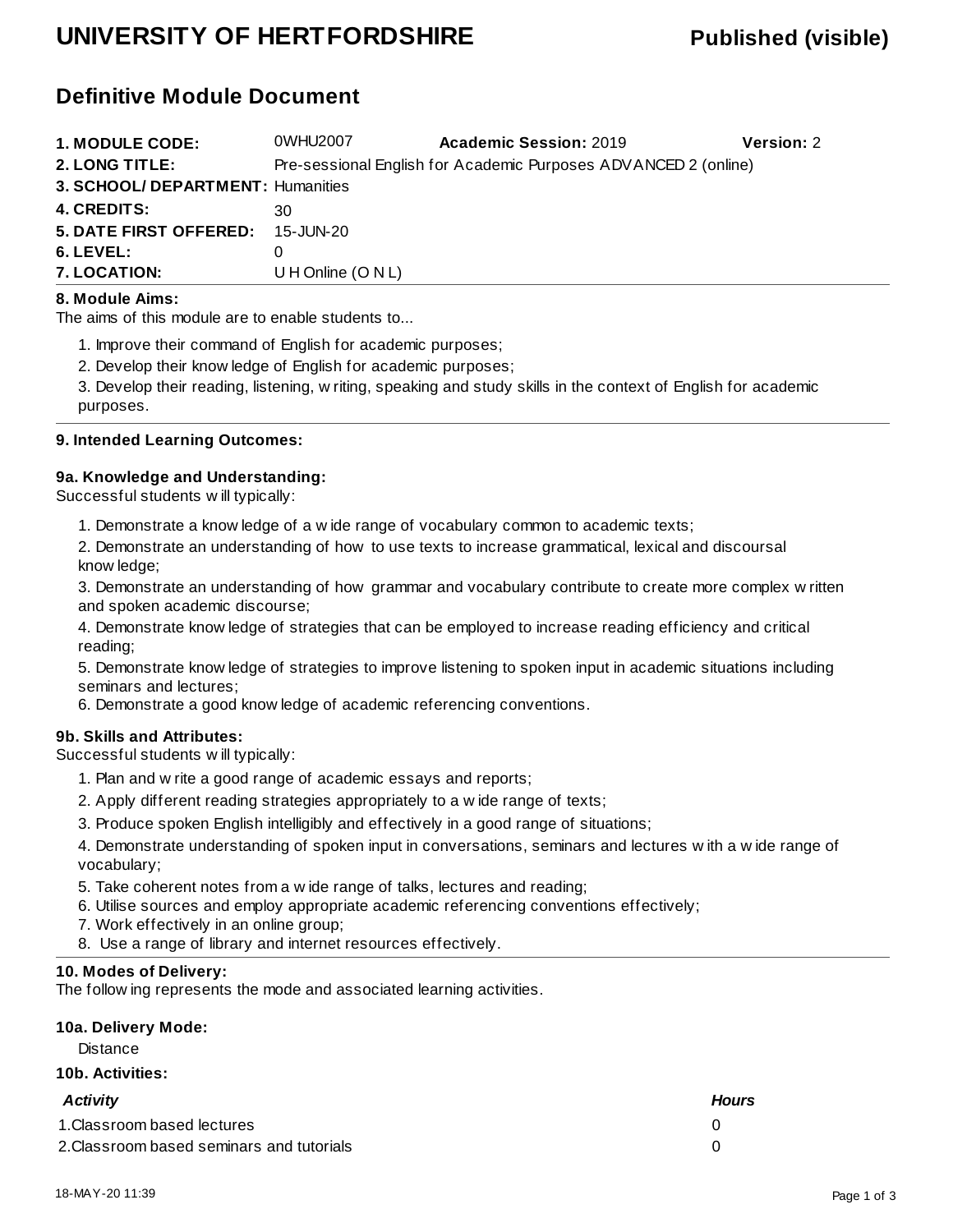## **UNIVERSITY OF HERTFORDSHIRE Published (visible)**

| <b>Activity</b>                                                                                    | <b>Hours</b> |
|----------------------------------------------------------------------------------------------------|--------------|
| 3. Classroom based practical classes, w orkshops, studios or demonstrations                        | 0            |
| 4. Scheduled online activities (ie online versions of the above)                                   | 120          |
| 5. Scheduled external learning activities - fieldw ork, external visits and w ork based learning 0 |              |
| 6. Online directed independent study                                                               | 80           |
| 7. Other directed independent study                                                                | 80           |
| 8. Self-directed independent study                                                                 | 20           |
| 9. Placement                                                                                       | 0            |
| 10.Year Abroad                                                                                     | 0            |
| <b>TOTAL HOURS</b>                                                                                 | 300          |

#### **11. Module Content:**

#### **11a. Module Content: (for publication, max 150 words)**

The Pre-sessional English Online (12 weeks) course is designed to improve a student's level of English for Academic Purposes. This module is for students who have IELTS 6 (Advanced), who want to progress to the level required by the follow-on course: IELTS equivalent of 7.

The course focuses on:

 1. vocabulary development including strategies for record keeping and the opportunity to apply in writing and speaking activities

2. strategies for effective and critical reading of texts

- 3. writing a report or researched essay
- 4. academic writing and speaking conventions
- 5. listening comprehension strategies and note taking

 6. the development of knowledge and application of referencing conventions as employed in a UK university or academic environment

#### **11b. Further Details: (supporting Learning Outcomes, max 250 words)**

The Pre-sessional English Online (12 weeks) course is learner- and learning - centred with all teaching addressed to the needs of students in order to improve their English for Academic Purposes to the level of the follow-on course. Students will undertake exercises to develop a range of vocabulary common to academic texts. They will be encouraged to understand how grammar and vocabulary contribute to create written and spoken academic discourse, for example, writing a researched essay related to their field of study.

Students will undertake activities to help them to: deal effectively with spoken input in conversations, seminars and lectures; produce spoken English intelligibly; increase reading efficiency; and make useful notes while reading or listening. In addition, they will be exposed to spoken academic discourse in a variety of accents. At specific points during the course they will be required to give a short presentation related to their academic subject. In addition, students will develop the use of library and internet resources which they will use to plan, research and write an academic essay or report.

Classwork and independent study will focus on:

- 1. academic writing and speaking conventions
- 2. vocabulary acquisition and storage
- 3. text-type understanding and discourse-level analysis
- 4. grammar acquisition
- 5. strategies for effective reading, note-taking, summarising, and synthesis
- 6. pronunciation and academic speaking/presentation
- 7. listening comprehension strategies
- 8. understanding people from different cultural and language backgrounds (intercultural communication)
- 9. use of sources and referencing conventions
- 10. IT and the online learning resources
- 11. development of online group work